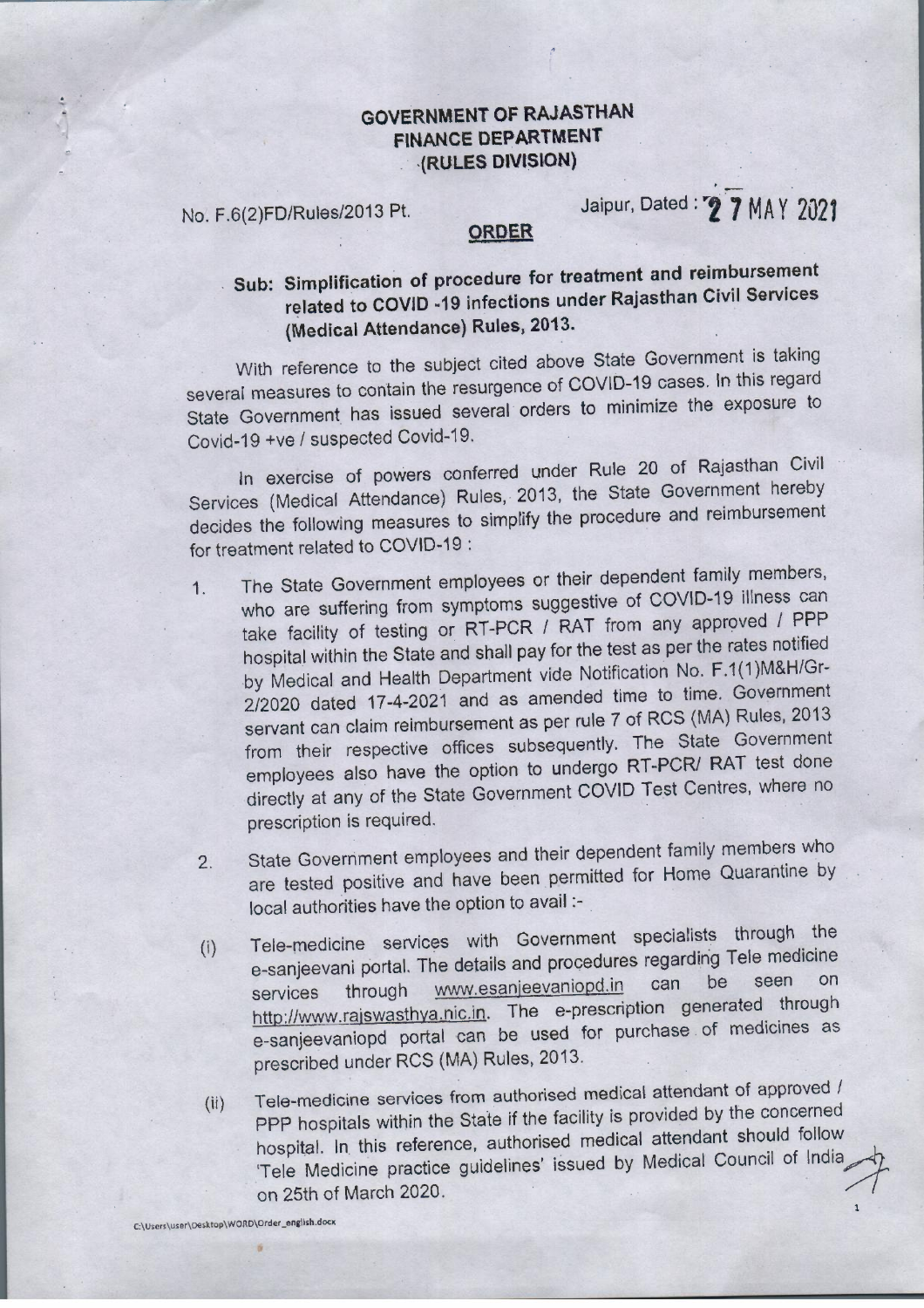- 3. In case, State Government employees or their family members need further investigations for inflammatory markers like CRP, D-Dimer, IL-6, or any other routine or specialized investigation like HRCT etc., then they have to pay for the tests as per the rates notified by Medical and Health Department vide Notification No. F.1(1)M&H/Gr-2/2020 dated.21-5-2021 and as amended time to time. All the Approved and PPP Hospitals are bound to charqe rates as prescribed by Medical and Health Department. Government servant can claim reimbursement as per rule 7 of RCS (MA) . Rules, 2013 from their respective offices subsequently.
- 4. Relaxation under rule 16(1) of RCS **(MA)** Rules, 2013 for purchase of medicines from private licensed medical shops on prescription from authorized medical attendant without NAC from CONFED and Upbhokta Sangh or Drug Distributions Centres is hereby granted only for chronic diseases upto July 2021
- 5. Medical and Health Department vide order No. F.1(1)M&H/Gr-2/2020 dated 10-05-2021 has issued directions for grant of relief to senior citizen and other patients who· are suffering from chronic disease and taking regular medicines and are not able to take prescription from authorized medical attendant in Government hospitals / not able to visit hospitals· due to Covid-19. In this reference State Government employees and their dependent family member can take medicines upto lockdown period only from any hospital including approved or PPP hospital within the State / CHC / PHC on the basis of medical prescription on or after 10 April 2021.
- 6. Medicines like Remdesivir, Tocilizumab are reserved only for patients who are hospitalized and therefore, no reimbursement shall be permitted for such medicines which are not to be administered to patients in Home isolation.
- 7. Food supplements and such other inadmissible items under RCS (MA) Rules, 2013 shall however, not be considered for reimbursement.

This order shall also be applicable for State pensioners and their dependent family members. However, the order w.r.t. point No. 4 and 5 have already been issued· by FD (Rules) for pensioners under Rajasthan State Pensioners' Medical Concession Scheme, 2014.

By order of the Governor,

**.-(Dr. pfithvi)**  Secretary, Finance (Budget)

**2**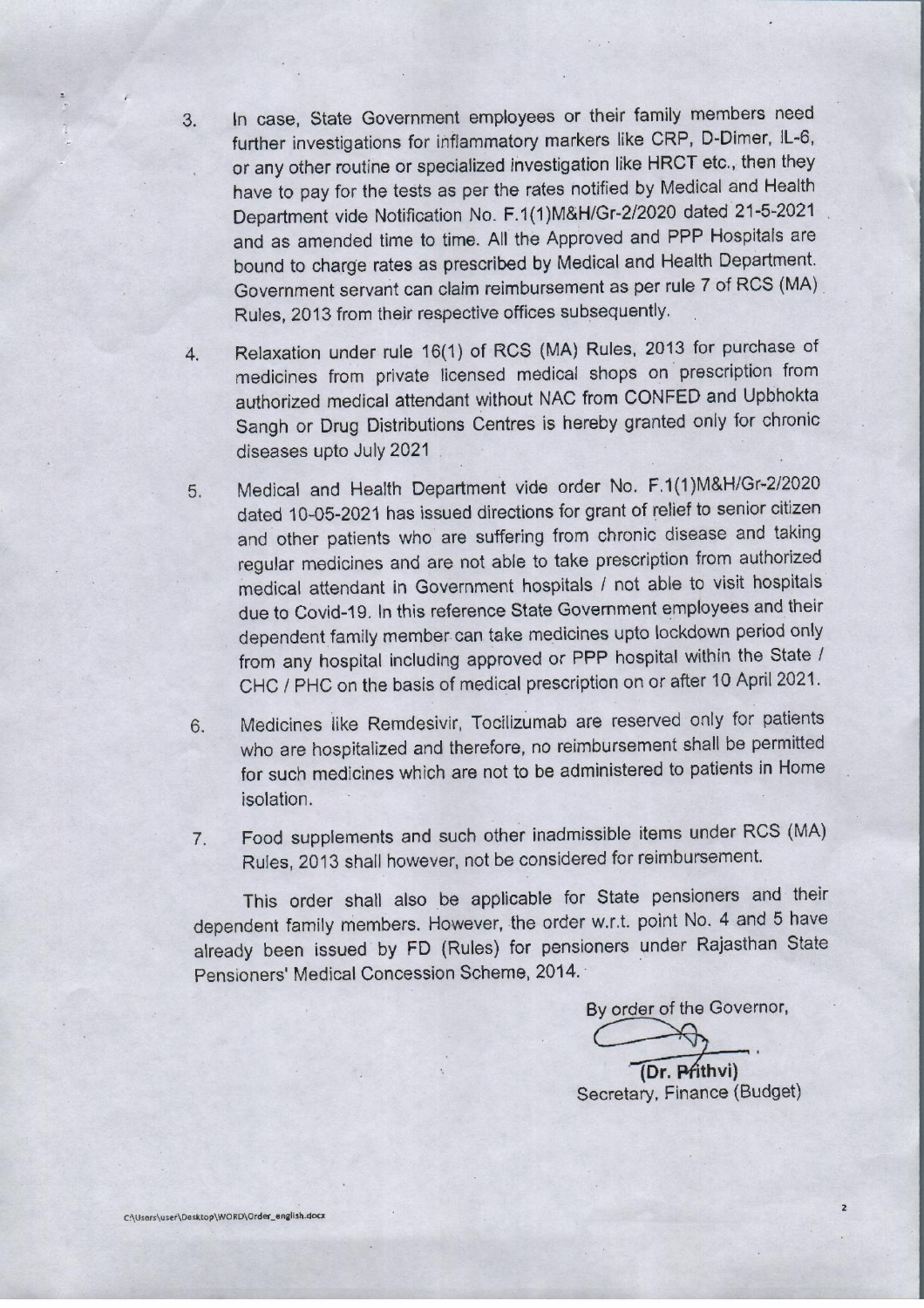#### Copy forwarded to the -

- $rac{1}{2}$
- 
- Secretary to Hon'ble Governor<br>Principal Secretary to Hon'ble Chief Ministor<br>All Special Assistants / Private Secretaries to Ministers / State Ministers<br>All Additional Chief Secretaries/ Principal Secretaries/ Secretaries  $\frac{3}{4}$ Secretaries/ Special Secretaries to the Government<br>Senior DS to Chief Secretary
- 5.
- 67.8
- 
- 
- $9.0.11$ <br> $12.3.45$
- 
- 
- 
- Senior DS to Chief Secretary<br>Accountant General, Regissional, Jaipur<br>Accountant General, Regissional, Jaipur<br>Director, Treasures & Accounts, Rejesthan, Jaipur<br>Deputy Director (Statistics), Chief Ministers' Office<br>All Treas
- 16 **Guard File**

#### Copy also to the -

- $\frac{1}{2}$
- Socretary, Rajasthan Legisłative Assembly, Jaipur<br>Registrar General, Rajasthan High Court, Jodhpur / Jaipur<br>Secretary, Rajasthan Public Service Commission, Ajmer<br>Secretary, Lokayukta Sachivalaya, Rajasthan, Jaipur
- $\frac{3}{4}$

 $(S,Z)$ 

Joint Secretary to the Government

(RSR & 0 / 2021)



No. F.1 ()/Jd.VVNL /Ju. /CAO (B&R)/AO (Control) /S.Estt. /D.: 644 Dt. 2 8 2/

### Subject:-Simplification of procedure for treatment and reimbursement related to **COVID-19 infections under Rajasthan Civil Services (Medical Attendance) Rules, 2013.**

Copy submitted/forwarded to the following for information and circulation in various offices under their jurisdiction and control:-

- 1. The Secretary (Admn.), JDVVNL. Jodhpur.
- 2. The Company Secretary, JdVVNL, Jodhpur.
- 3. The Chief Engineer(  $),$  JdVVNL, ... ... ... ........
- 4. The Addl . Chief Engineer ( ). JdVVNL.................
- ), JdVVNL, ........... 5. The Chief Accounts Officer (
- 6. The Addl. Superintendent of Police (Vig.), JdVVNL, Jodhpur.
- 7. The Dy. Superintendent of Police (Vig.), JdVVNL, Jodhpur/Jalore/Bikaner.
- 8. The Superintending Engineer ( ), JdVVNL, ......